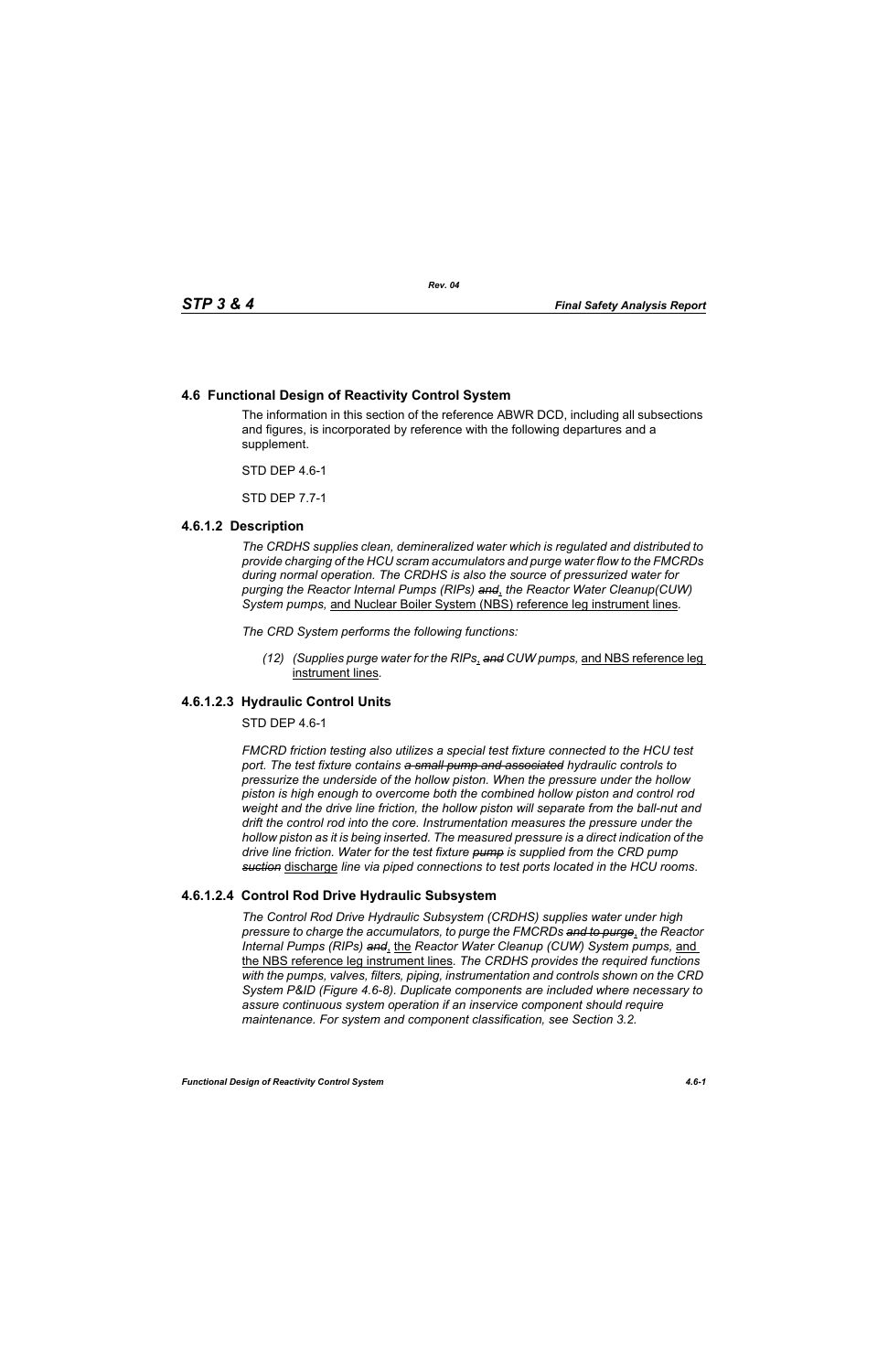# **4.6.1.2.4.1 Hydraulic Requirements**

*The CRDHS process conditions are shown in Figure 4.6-9. The hydraulic requirements, identified by the function they perform, are:*

*(4)* Approximately 4 L/min purge flow is provided to the NBS reference leg instrument lines. The purge flow maintains the RPV water level instrument reference lines filled to address the effects of noncondensible gases in the instrument lines to prevent erroneous reference information after a rapid RPV depressurization event.